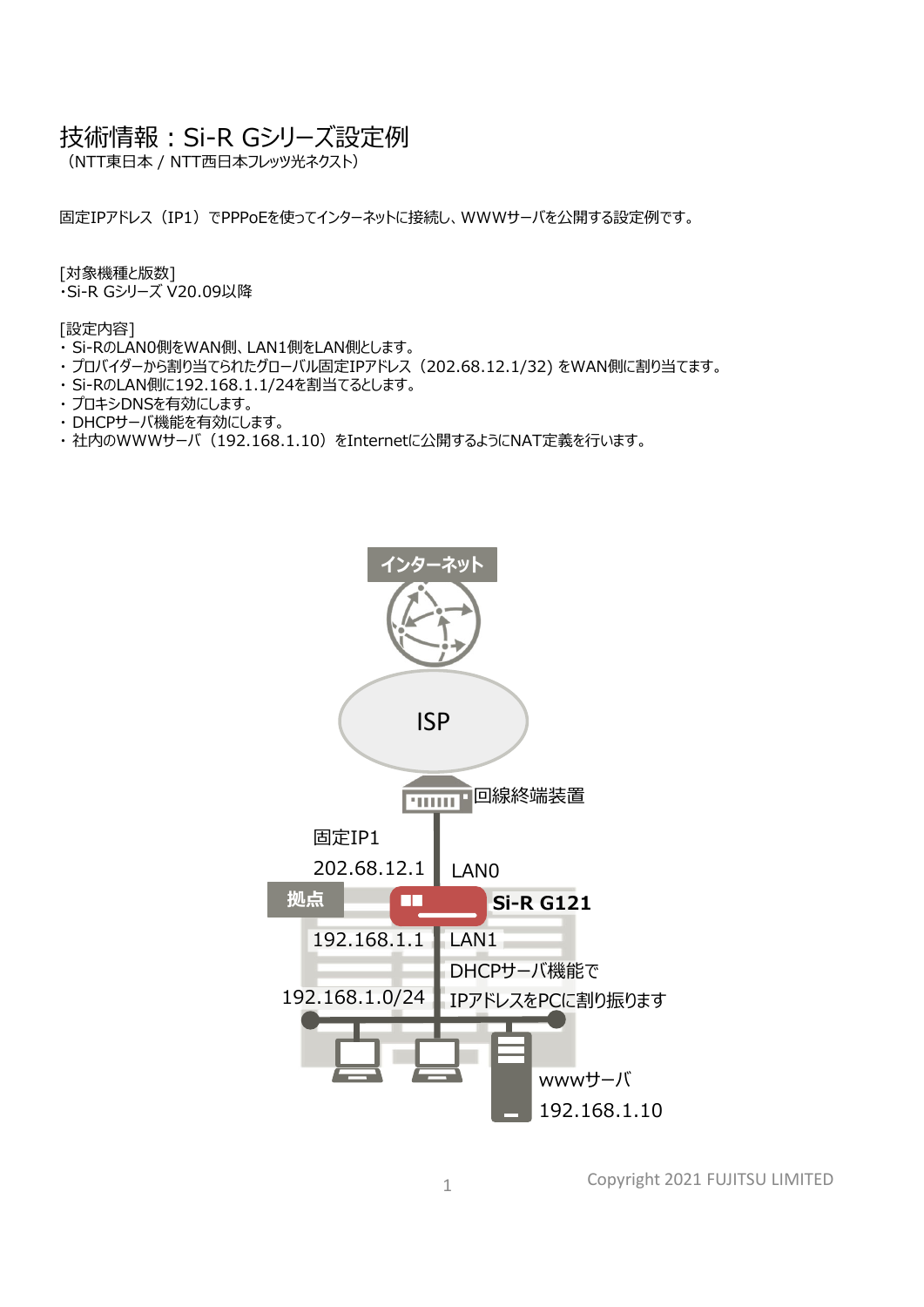[設定例] ・ id@ispにはISPのIDを設定してください。 ・ pwd@ispにはISPのパスワードを設定してください。 Si-R G121設定例 ether 1 1 vlan untag 1 ether 2 1-4 vlan untag 2 lan 0 vlan 1 lan 1 ip address 192.168.1.1/24 3 lan 1 ip dhcp service server lan 1 ip dhcp info dns 192.168.1.1 lan 1 ip dhcp info address 192.168.1.11/24 244 lan 1 ip dhcp info time 1d lan 1 ip dhcp info gateway 192.168.1.1 lan 1 vlan 2 remote 0 name internet remote 0 mtu 1454 remote 0 ap 0 name pppoe remote 0 ap 0 datalink bind vlan 1 remote 0 ap 0 ppp auth send id@isp pwd@isp remote 0 ap 0 keep connect remote 0 ppp ipcp vjcomp disable remote 0 ip route 0 default 1 1 remote 0 ip nat mode multi 202.68.12.1 1 5m remote 0 ip nat static 0 192.168.1.10 80 202.68.12.1 80 any remote 0 ip filter 0 reject acl 0 out remote 0 ip filter 1 reject acl 1 out remote 0 ip filter 2 reject acl 2 out remote 0 ip filter 3 reject acl 3 out remote 0 ip msschange 1414 acl 0 ip any any 6 any acl 0 tcp any 137-139 yes acl 1 ip any any 17 any acl 1 udp any 137-139 acl 2 ip any any 6 any acl 2 tcp any 445 yes acl 3 ip any any 17 any acl 3 udp any 445 syslog pri error,warn,info syslog facility 23 time zone 0900 proxydns domain 0 any \* any to 0 proxydns address 0 any to 0 consoleinfo autologout 8h telnetinfo autologout 5m terminal charset SJIS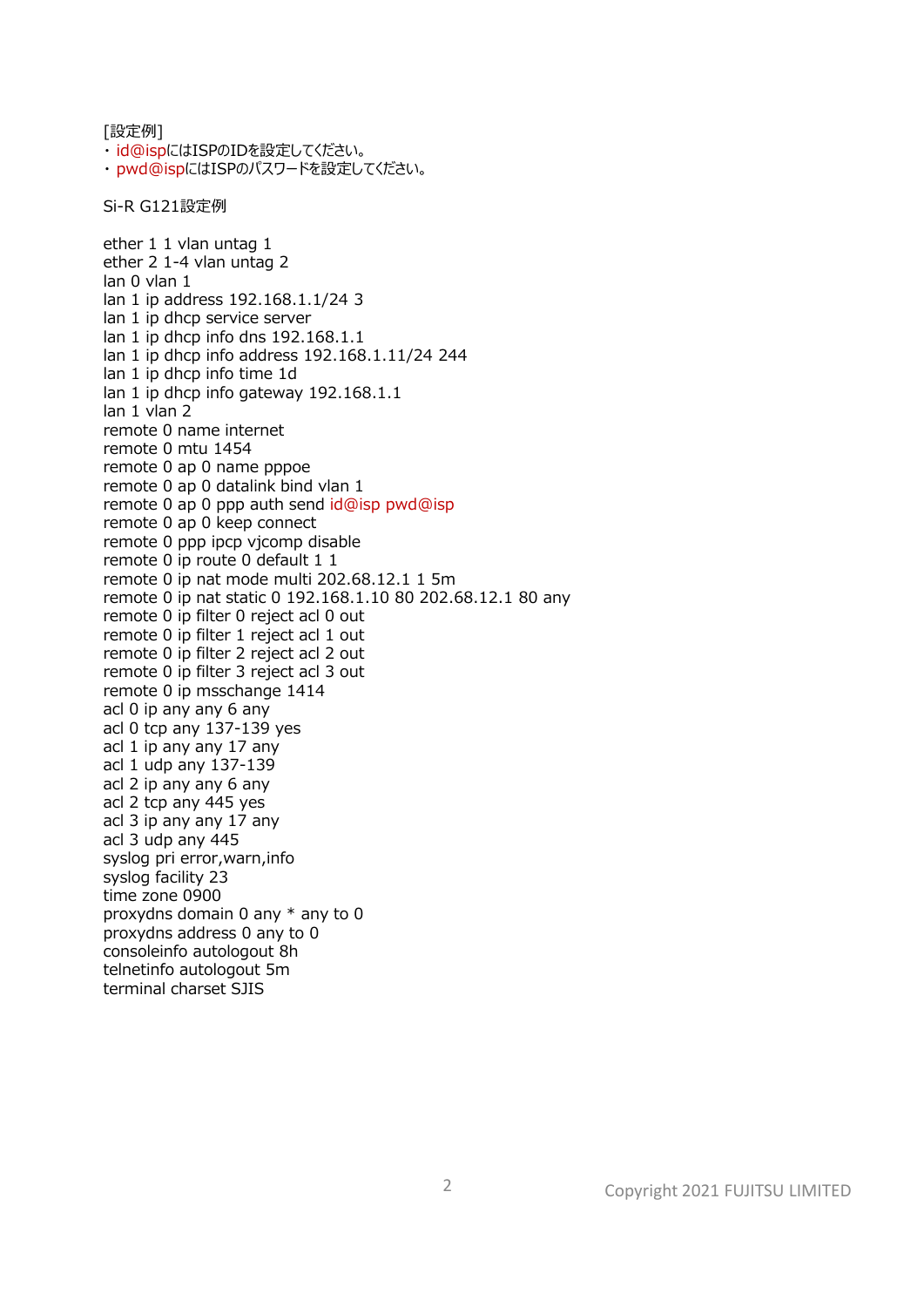[解説]

Si-R G121設定解説 ether 1 1 vlan untag 1 #ether1 1ポートをTag なしVLAN1に設定します。 ether 2 1-4 vlan untag 2 #ether2 1-4ポートをTag なしVLAN2に設定します。 lan 0 vlan 1 #VLAN ID とlan 定義番号の関連付けを行います。 lan 1 ip address 192.168.1.1/24 3 #LAN側IPアドレスを設定します。 ・ 192.168.1.1/24 : LAN側のIPアドレス/マスクです。 ・ 3 :ブロードキャストアドレスのタイプです。通常は3で構いません。 lan 1 ip dhcp servicelan1 #インターフェースに対して、DHCPサーバ機能を有効にします。 Server lan 1 ip dhcp info dns 192.168.1.1 lan 1 ip dhcp info address 192.168.1.11/24 244 lan 1 ip dhcp info time 1d lan 1 ip dhcp info gateway 192.168.1.1 #DHCP配布情報の設定をします。 ・ dns 192.168.1.1 : DHCPクライアントに配布する、DNSサーバのIPアドレスです。 ・ address 192.168.1.11 : 割り当て開始IPアドレスです。 ・ 244 : 割り当てアドレス数です。 ・ time 1d : 割り当て時間です。 ・ gateway 192.168.1.1 : デフォルトルータIPアドレスです。 lan 1 vlan 2 #VLAN ID とlan 定義番号の関連付けを行います。 remote 0 name internet #インターネット接続用インターフェースの名前 (任意) を設定します。 remote 0 mtu 1454 #Bフレッツ・フレッツADSLでは、MTU長を1454bvteに設定します。 remote 0 ap 0 name pppoe #アクセスポイントの名前(任意、remote nameと同じでも可)を設定します。 remote 0 ap 0 datalink bind vlan 1 #インターネット向けパケットの転送先をVLAN1に設定します。 remote 0 ap 0 ppp auth send id@isp pwd@isp #インターネット用プロバイダーの認証ID、パスワードを設定します。 remote 0 ap 0 keep connect #インターネットへ常時接続します。